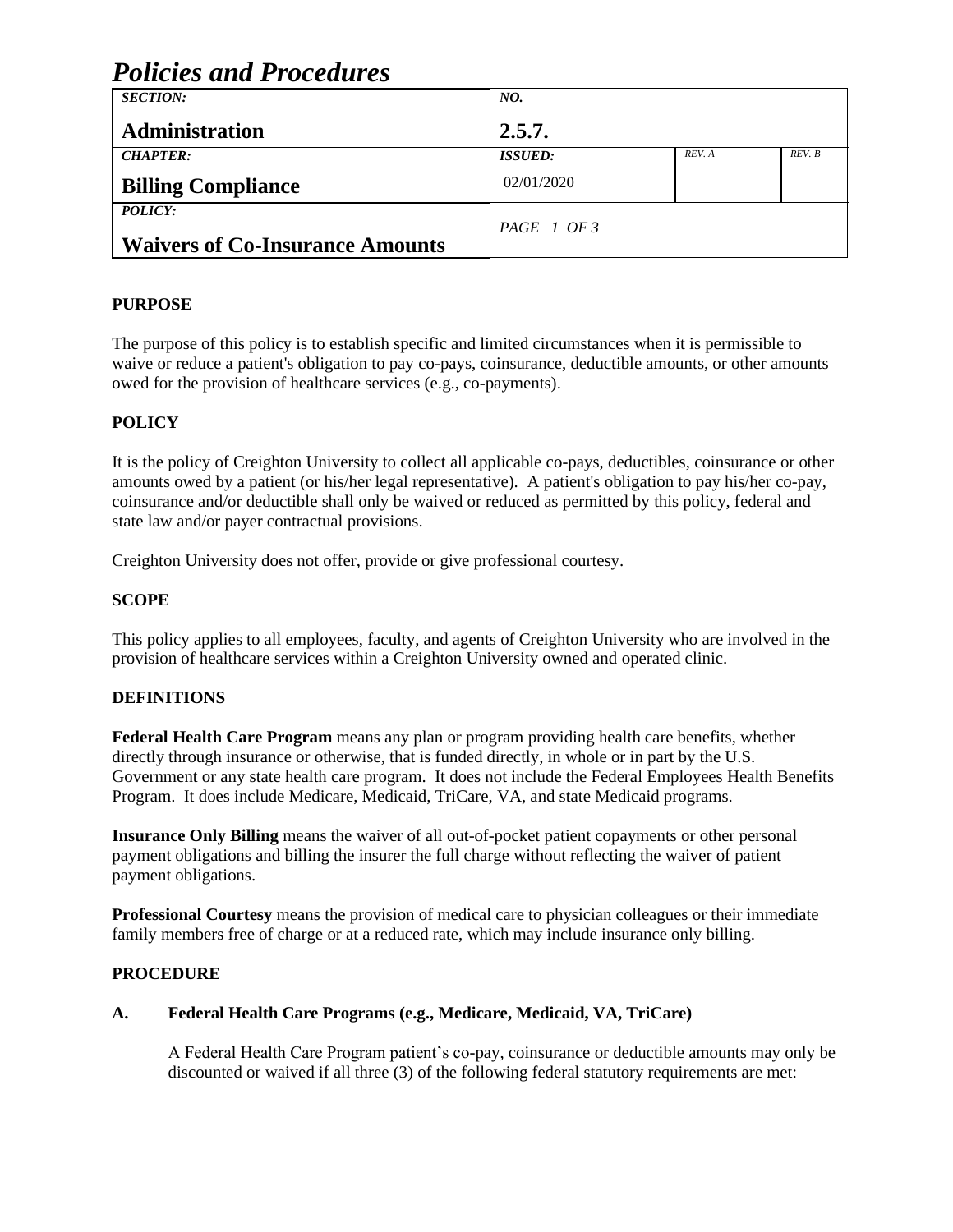# *Policies and Procedures*

| <b>SECTION:</b>                        | NO.                   |        |        |
|----------------------------------------|-----------------------|--------|--------|
|                                        |                       |        |        |
| Administration                         | 2.5.7.                |        |        |
| <b>CHAPTER:</b>                        | <i><b>ISSUED:</b></i> | REV. A | REV. B |
| <b>Billing Compliance</b>              | 02/01/2020            |        |        |
| POLICY:                                | PAGE 2 OF 3           |        |        |
| <b>Waivers of Co-Insurance Amounts</b> |                       |        |        |

- 1. The waiver/discount was not advertised or otherwise solicited;
- 2. The waiver/discount is not routinely offered; and
- 3. The waiver/discount is either made:
	- after determining, in good faith, that the individual is in financial need, or
	- after reasonable efforts to collect the co-pay, coinsurance or deductible amounts from the patient have failed.

Financial need shall be determined by each center that provides healthcare services utilizing its respective documented internal policies.

Any waiver or reduction of a Federal Health Care Program beneficiary's co-pay, coinsurance or deductible obligation that does not comply with the above policy standards is prohibited.

### **B. Other Third-Party Payers (Including Non-Federal Health Care Program Payers)**

Routine waiver of co-payments, including insurance-only billing, may constitute fraud under state or federal law. Therefore, co-pays, coinsurance and/or deductibles shall only be waived or reduced in accordance with the third-party payer's contract with Creighton and/or state or federal law. Any waiver or reduction allowed under a third-party payer's contract shall be reported according to the third-party payer's requirements.

### **C. Professional Courtesy**

Professional courtesy shall not be offered or given to anyone.

### **ADMINISTRATION AND INTERPRETATIONS**

Questions regarding this policy may be brought to your immediate supervisor, the Billing Compliance Committee Chairperson, or the Provost.

### **AMENDMENTS OR TERMNATION OF THIS POLICY**

This policy may be amended or terminated at any time.